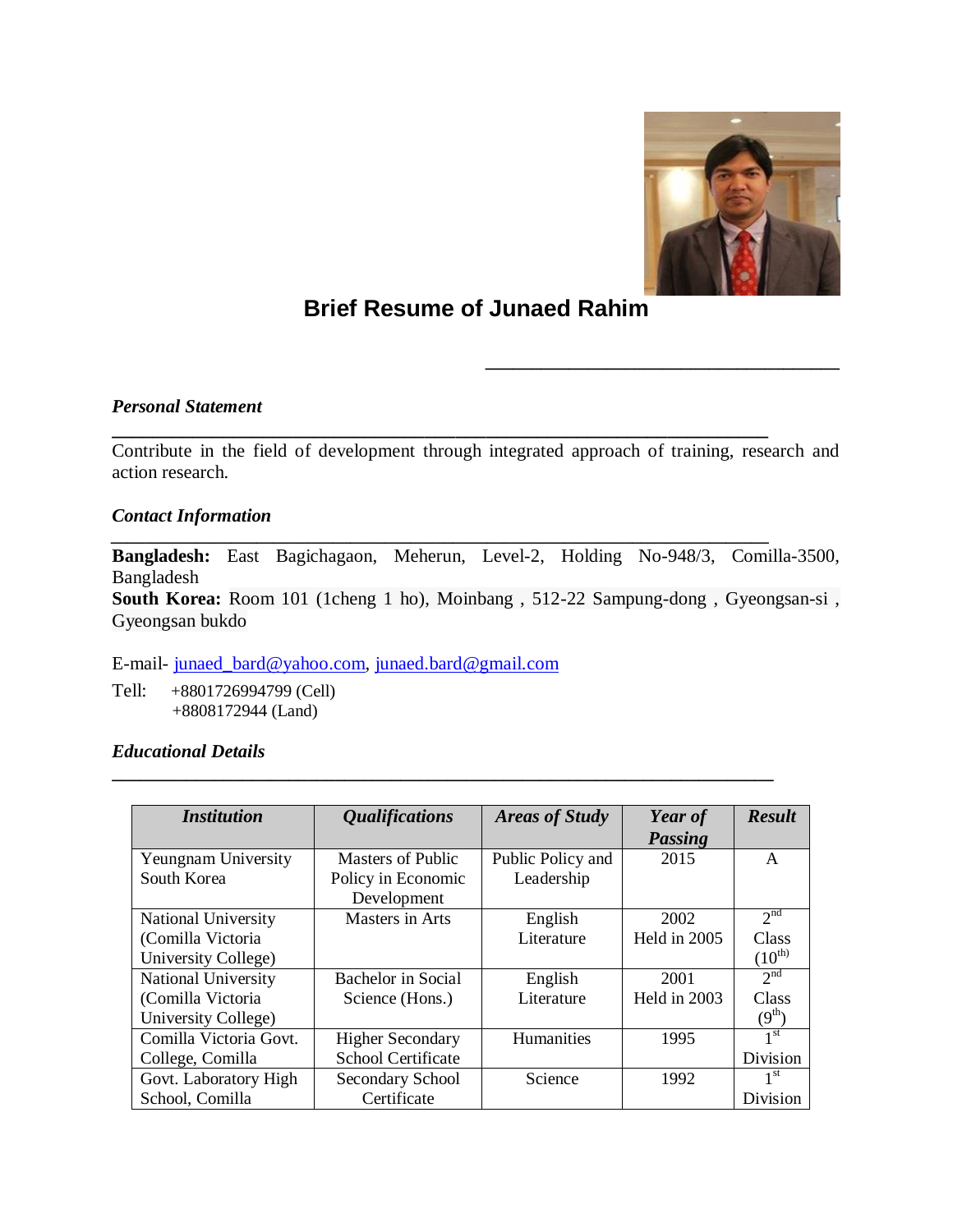### *Employment History*

|                  | <b>Designation:</b> Assistant Director                                                 |
|------------------|----------------------------------------------------------------------------------------|
|                  | <b>Organization:</b> Bangladesh Academy for Rural Development (BARD), Kotbari, Comilla |
| <b>Duration:</b> | 1. From 2006 to 2008 worked as Assistant Director (Training)                           |
|                  | 2. From 2008 to till now working as Assistant Director (Research)                      |

## **Research Works and Publications:**

\_\_\_\_\_\_\_\_\_\_\_\_\_\_\_\_\_\_\_\_\_\_\_\_\_\_\_\_\_\_\_\_\_\_\_\_\_\_\_\_\_\_\_\_\_\_\_\_\_\_\_\_\_\_\_\_

- 1. Ashan, Kamrul; Chowdhury, Ahmed; Ahmed, Benzir and Rahim, Junaed, "Farmers' response to Natural Disasters in Chittagong Coastal Zone of Bangladesh", BARD, Comilla, 2015, Bangladesh.
- 2. Islam, Shafiqul; Chowdhury, Ahmed and Rahim, Junaed, "Capacity Building of Peoples' Organisations: A CIRDAP Action Research Experience" CIRDAP, Dhaka, 2012, Bangladesh.
- 3. Kashem, Mohammed and Rahim, Junaed, *"Upazilla Training and Development centre (UTDC): The Past Glory, Present Status and future Prospects",* Cooperation, Journal of Cooperative Sector, Dhaka, 2009, Bangladesh.
- 4. Kashem, Mohammed; Islam, Shafiqul; Guha, Ranjan; Ahmed, Benzir and Rahim, Junaed, "Post Training Utilisation of Skill Development Training Organised by BARD", BARD, Comilla, 2012, Bangladesh.
- 5. Syed, Salah; Rahim, Junaed and Khan, Afrin, *"Cattle Fattening: Income Generation in Selected Villages of Comilla",* The Journal of Rural Development, Vol: 37, No: 2, BARD, Comilla, 2012, Bangladesh.
- 6. Amin, M. R., Taleb, M. A., Bangladesh, C., & Rahim, J. (2011). :Rabbit Farming: A Potential Approach towards Rural Poverty Alleviation". *Department of Public Administration, Comilla University. Cornilla, Bangladesh*.

http://citeseerx.ist.psu.edu/viewdoc/download?doi=10.1.1.458.8020&rep=rep1&type=pdf